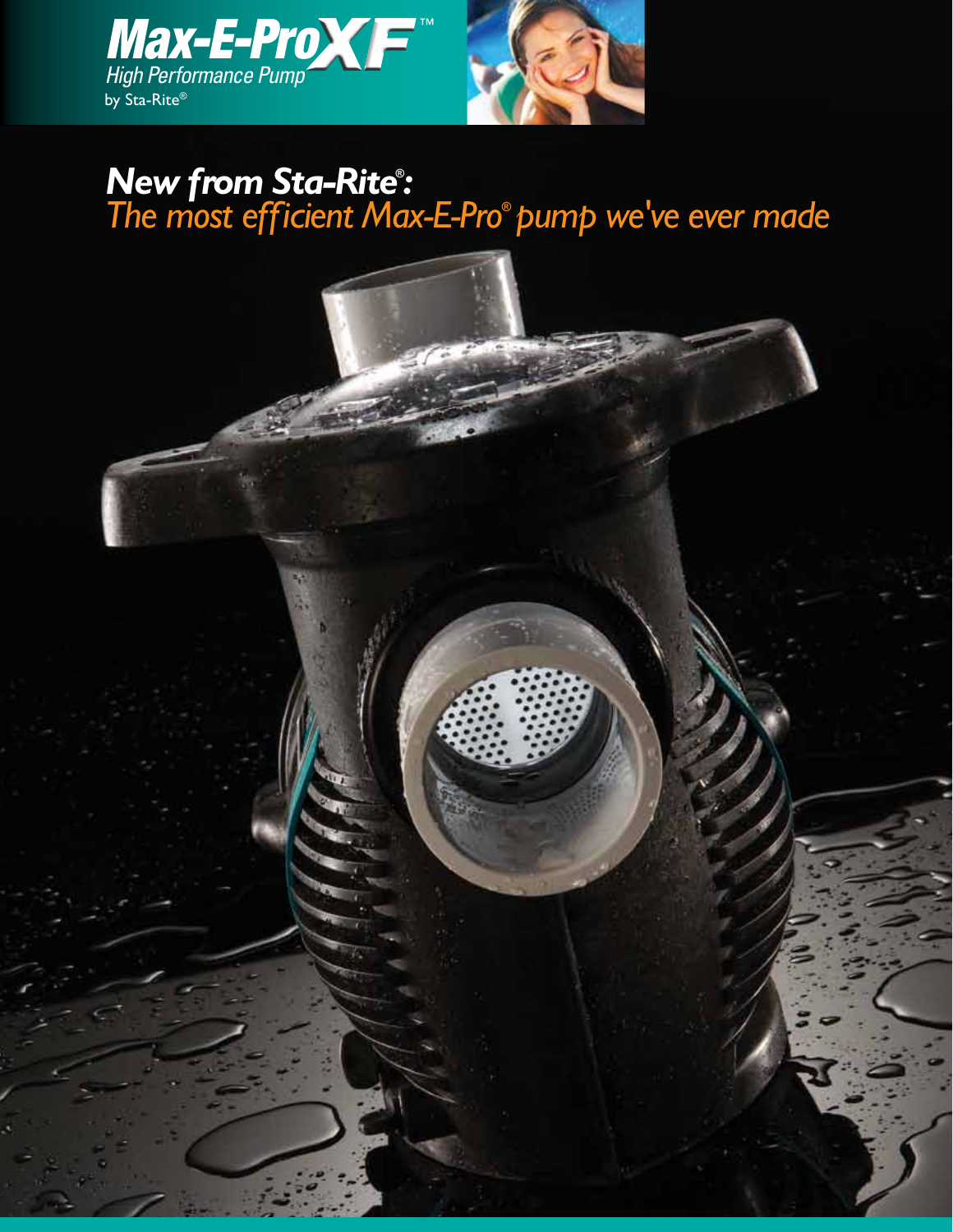# *High performance, high-capacity*

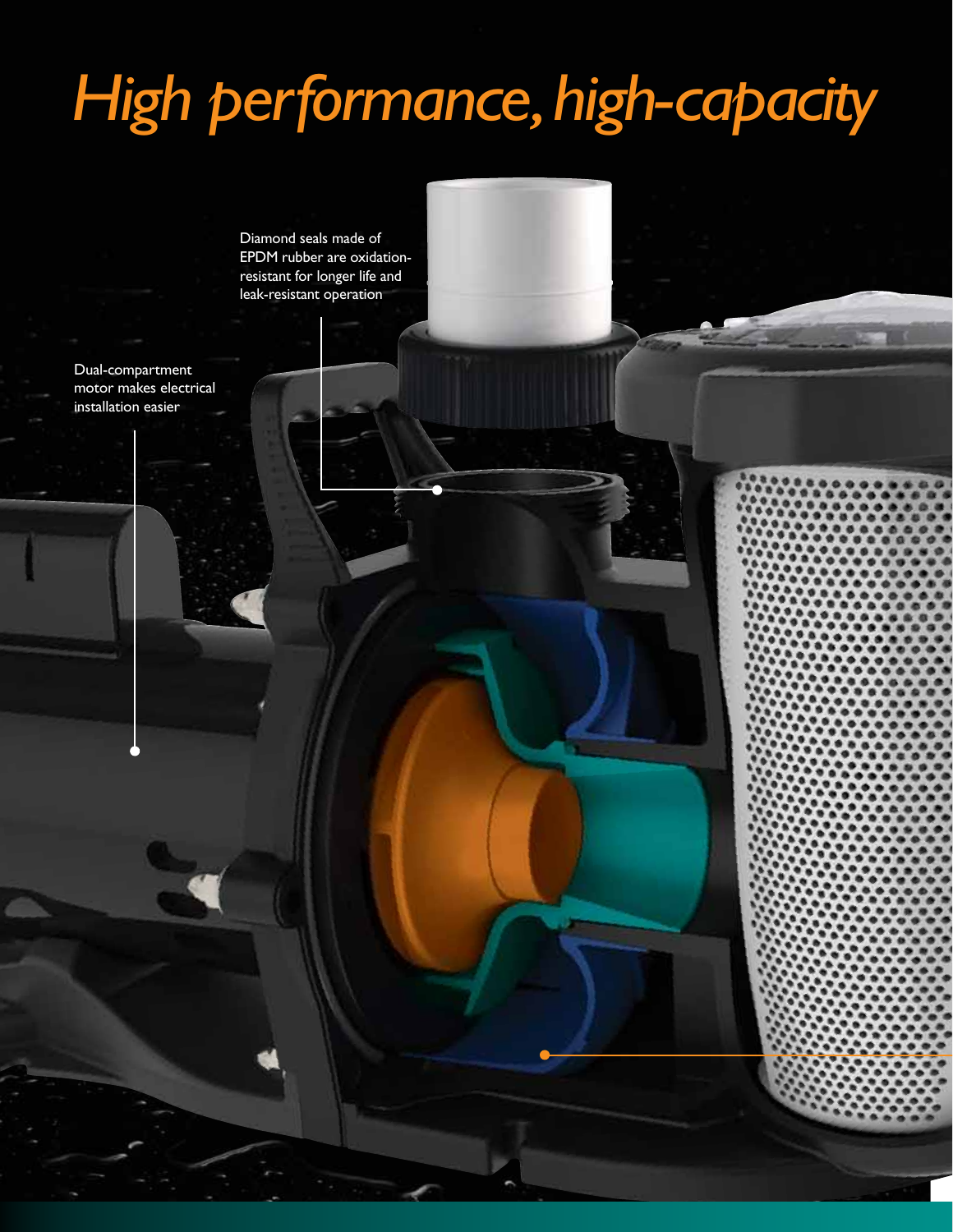The new Max-E-Pro**XF**™ pump from Sta-Rite® brings best-in-class energy efficiency, nearsilent operation and ultra-dependable performance to high-capacity pool pumps.

## Driven by innovation

When we developed this breakthrough pump, we relied on today's computer-aided design and manufacturing (CAD/CAM) plus computational fluid dynamics (CFD) to deliver the best Max-E-Pro® we've ever made. The reward for our hard work is the all-new Max-E-Pro**XF** high performance pump—with energy efficiency that's unsurpassed by any pump in its class.

## A higher standard of performance

The new Max-E-Pro**XF** pump is the most efficient, technologically advanced high-capacity pump ever to wear the venerable Sta-Rite badge. With outstanding performance from both a maximum-flow and mean-flow perspective, it's perfectly suited for residential pools with water features such as slides and waterfalls, as well as commercial pools.



Includes free union connectors—connects directly to 2.5" or 3" plumbing with ease



Extra capacity, smoothsurface basket requires less frequent emptying



EXCLUSIVE hydraulic isolator achieves two competing goals: smooth priming at start-up and ultimate efficiency thereafter

# Demand more. Insist on the Max-E-ProXF pump.

The Sta-Rite brand is synonymous with leading-edge technology and has been for over 30 years. Now the new Max-E-Pro**XF** high performance pump—the most powerful and energy-efficient Max-E-Pro pump in Sta-Rite history—continues to raise the bar.

- **•** Free union connectors connect directly to 2.5" or 3" plumbing
- 2, 3 and 5 horsepower models available. Simple replacement for Challenger<sup>®</sup> pumps\*; drop-in replacement for all WhisperFlo® pump models.
- **•** Clear lid for fast, easy basket inspection.
- **•** Cam and Ramp™ lid opens with ease, then locks with a simple quarter-turn.
- **•** External port threads and included tool-free unions let you hand-tighten to a perfect fit.
- **•** Easy-carry handle is a back saver at installation time.

\*Riser base required for Challenger replacements—Part # 400012 available separately.